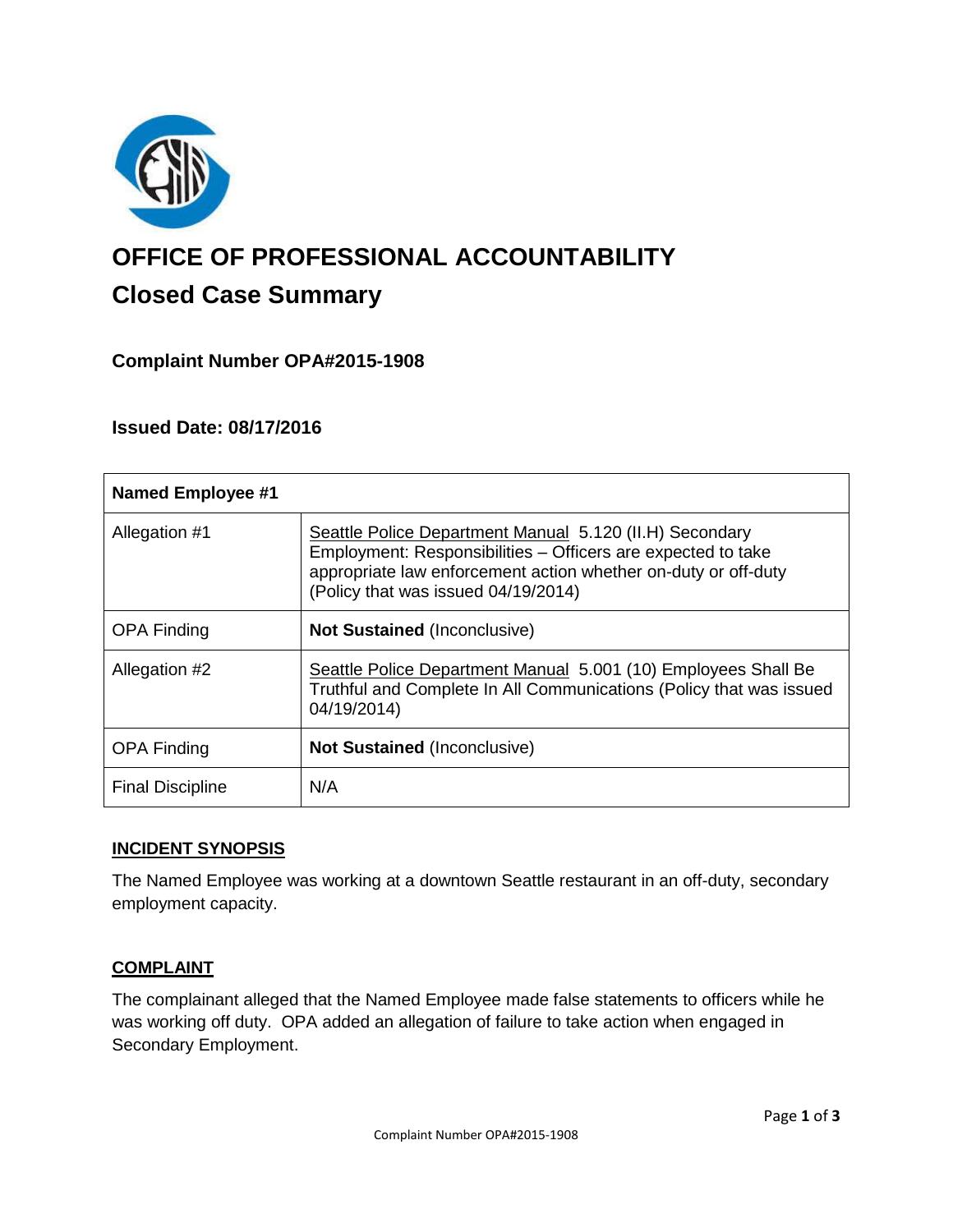### **INVESTIGATION**

The OPA investigation included the following actions:

- 1. Review of the complaint email
- 2. Interview of the complainant
- 3. Search for and review of all relevant records and other evidence
- 4. Review of In-Car Video (ICV)
- 5. Interview of witnesses
- 6. Interview of SPD employees

#### **ANALYSIS AND CONCLUSION**

The Named Employee was working at a downtown Seattle restaurant in an off-duty, secondary employment capacity. He had a properly approved permit to do so and was in uniform and equipped with a SPD radio. The Named Employee said that, when a confrontation and physical scuffle broke out between a civilian security guard and a patron of the restaurant (the complainant), the Named Employee was seated in the restaurant taking a meal break. Hearing the commotion, the Named Employee said he rose from his seat and went to investigate. By the time he got there, the complainant was outside the restaurant and claimed to have hit his head when the security guard pushed him outside. The Named Employee asked if the complainant wanted the Seattle Fire Department to come and assess his injury, but the complainant declined. The complainant told the Named Employee he wanted the security guard charged with assault and the Named Employee used his police radio to request an on-duty patrol officer to respond to investigate the reported assault. The complainant alleged the Named Employee was watching as the security guard assaulted him (the complainant) and failed to come to the aid of the complainant or stop the assault. OPA also raised the question of why the Named Employee did not handle the assault investigation and report himself, rather than calling for a patrol unit to do that. Based on the preponderance of the evidence from the investigation, it is not possible to determine whether the Named Employee saw the physical interaction as reported by the complainant. The evidence does show that the Named Employee went outside to check on the situation, offered to summon medical assistance for the complainant and took action to arrange for an on-duty officer to take the complainant's assault report. A reasonable understanding of the policy could be that, when an off-duty officer takes law enforcement action him or herself (such as an arrest), that officer is responsible for "prisoner processing, investigatory paperwork, and reports required by Department policy" (SPD Policy §5.120(II.H)). The OPA Director did not find a preponderance of evidence to support either the allegation that the Named Employee witnessed the altercation between the complainant and the security guard and failed to take law enforcement action, or the allegation the Named Employee failed to write the assault report when he was clearly required by policy to do so.

The complainant alleged the Named Employee was untruthful when he (the Named Employee) told one of the patrol officers that he (the Named Employee) did not witness anything of what happened. The complainant further alleged the Named Employee was untruthful in his (the Named Employee) statement to the patrol officers that the complainant had told the Named